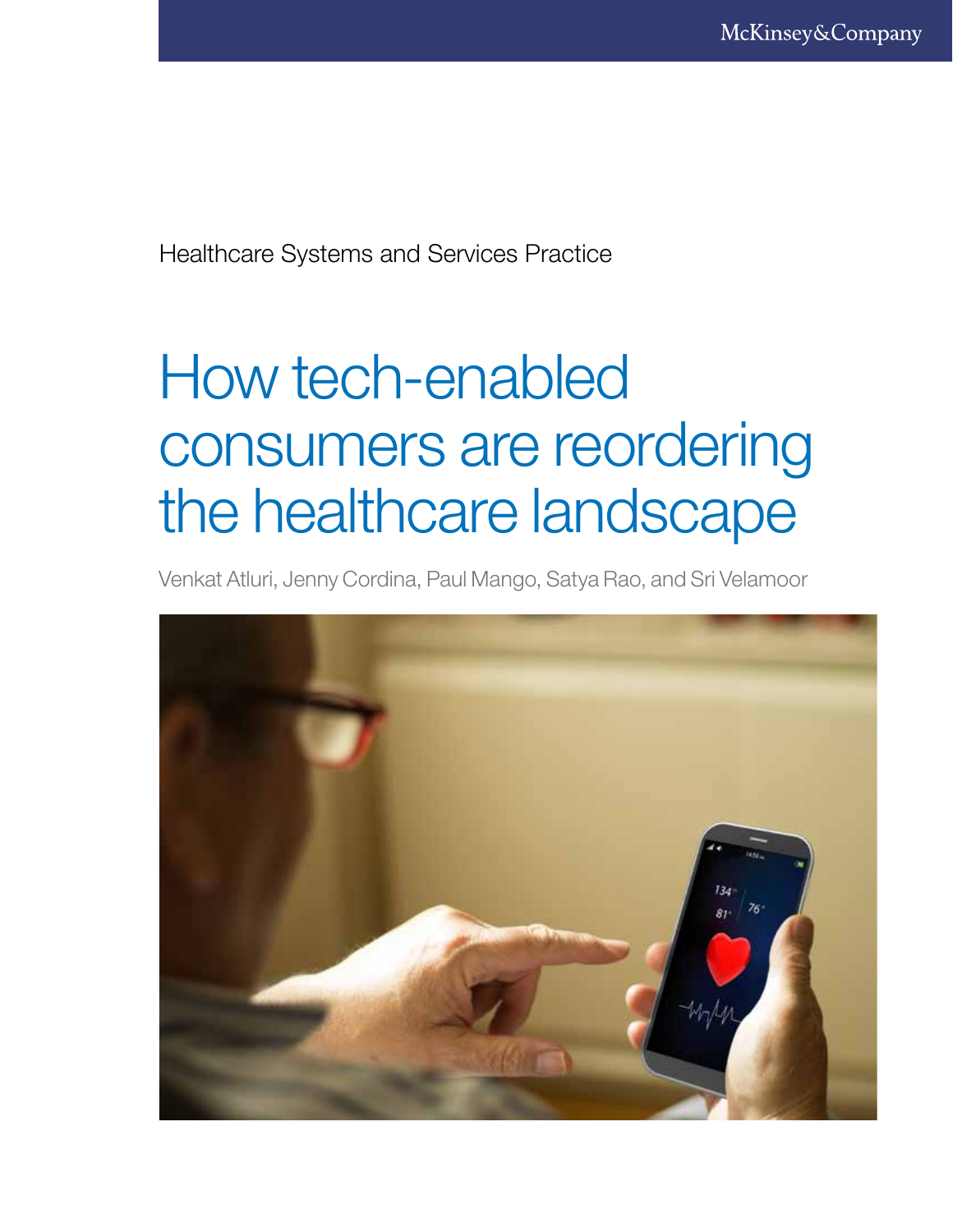# How tech-enabled consumers are reordering the healthcare landscape

*Consumers' accountability for healthcare spending is increasing, and more than a thousand companies are developing new digital/mobile technologies that should allow consumers to take greater control over their healthcare choices. This combination may disrupt the industry's migration toward larger, more integrated systems and put almost \$300 billion—primarily, incumbent revenues—into play.*

Four convergent forces are reordering the healthcare landscape in the United States. Largely in response to two of them—reform and the reallocation of financial risk between providers and health insurers—the industry has been consolidating at record pace (80+ deals in each of the past four years). However, two other forces—rising consumerism and the spread of digital/mobile technologies—could lead the industry in a different direction.

Consumers are paying a growing portion of their healthcare costs out of pocket, and they are well aware of the convenience and simplicity provided by online banking, shopping, and travel reservations. As a consequence, they are starting to alter their attitudes about healthcare costs, choices, and accessibility, as well as who should control their clinical information and how much administrative complexity they should endure. These changes will likely accelerate as consumers' financial accountability for healthcare costs continues to increase.

Technology companies—many of whom are new entrants to the healthcare sector—are hastening the changes by offering consumers a growing array of health-related applications, programs, monitors, and devices. Although these technologies currently pose little risk to incumbents, they could create considerable disruption in the not-distant future.

Our research suggests a growing divergence between how providers and insurers are integrating and reconstituting their organizations and how tech-enabled, financially accountable consumers want to interact with them. Consumers may increasingly resist incumbent-imposed restrictions precluding them from deciding where, when, how, and from whom to seek care. Consider a world in which:

- Pricing transparency applications and online scheduling tools permit consumers to identify and use discrete, best-in-breed health services from a range of providers (some of whom are consulted remotely via mobile e-visits), rather than accept the limitations in benefits or access restrictions imposed by narrow networks, health maintenance organizations, or integrated provider systems.
- By enabling people to own, and control access to, their health data, digital/mobile health technologies eliminate the information asymmetry that has long benefited healthcare system incumbents and inhibited the creation of an informed healthcare consumer.
- Consumers can create their own personal health management "ecosystems," quite literally in the palms of their hands, based on individual preferences for how they wish

**Venkat Atluri, Jenny Cordina, Paul Mango, Satya Rao, and Sri Velamoor**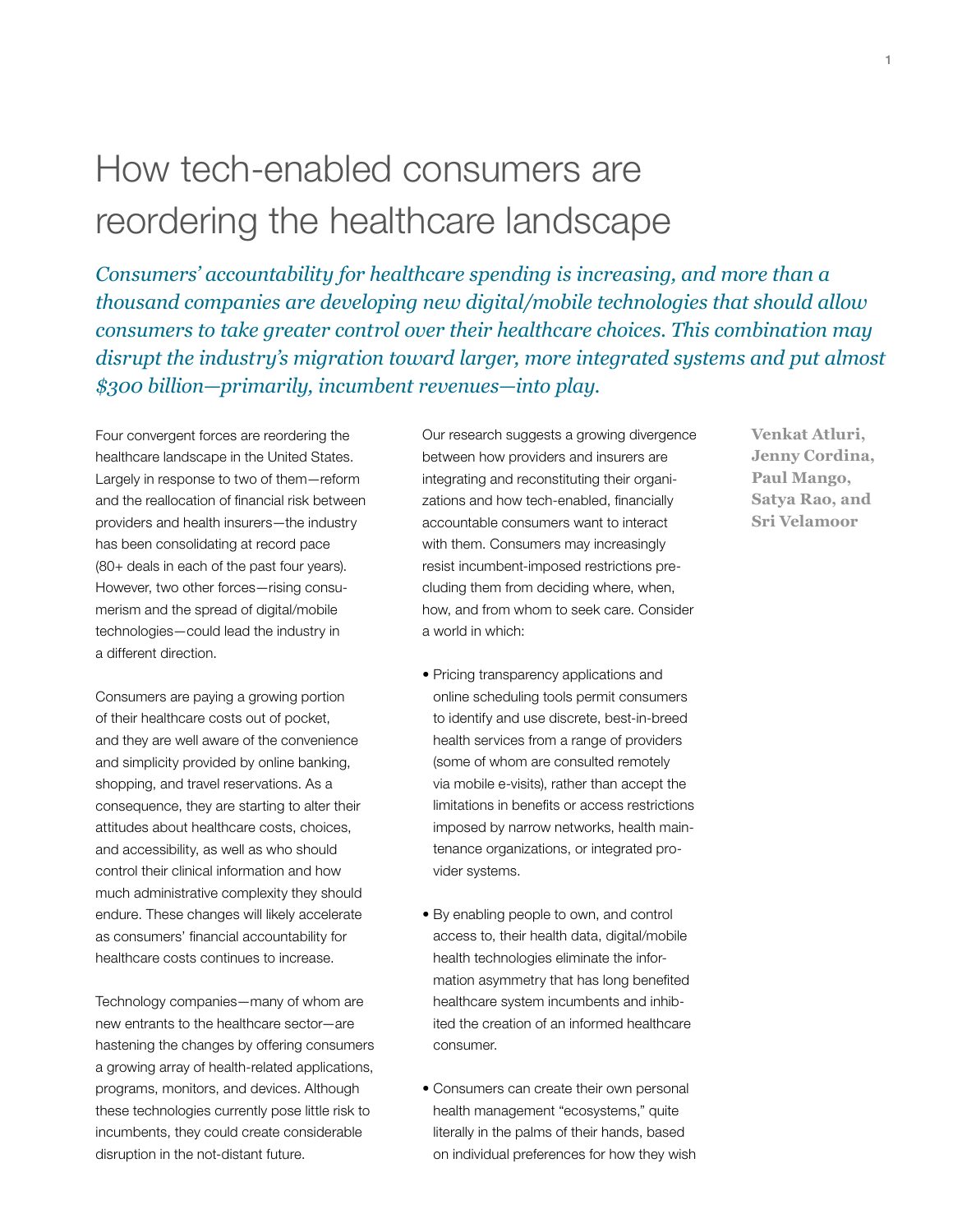to monitor and manage their health and healthcare, as well as how they choose to manage their health benefits and payments. (Admittedly, this last scenario requires development of an IT platform that would allow data from different technologies to connect, but such a platform is likely to be built within five to ten years.)

We cannot yet predict the rate at which these developments will occur. Evidence verifying the effectiveness of some of the technologies has not yet emerged. Furthermore, the healthcare sector has confounded many prior predictions of technological evolution (in part because of the typically inverse relationship between age and need—younger people tend to adopt new technologies more rapidly, but older people usually have greater healthcare needs). Nevertheless, the pace of change has often been extremely rapid when digital/mobile technologies are involved (think BlackBerry versus iPhone, or CD versus MP3). If the changes become widespread, up to about \$270 billion of incumbents' current revenue and another \$13 billion to \$24 billion in new revenues could be contested due to price compression and shifting demand and supply dynamics. Furthermore, the conventional wisdom—that vertical and horizontal integration, and the risk management and information advantages resulting from them, are preconditions for competitive success in healthcare—may become invalid or will apply only to those market segments forced or willing to trade personal choice and access for very low cost.

In short, the rise of financially accountable, technology-enabled consumers could splinter today's healthcare value chain. Incumbents must decide how they want to respond.

### Key findings

We conducted extensive research to understand the impact digital/mobile health technologies could have on providers and health insurers, especially when they are used by financially accountable consumers. We interviewed technology innovators, investors, and healthcare industry incumbents. We also surveyed thousands of U.S. consumers to learn how their perceptions about and use of the technologies are evolving. In addition, we analyzed the business models of scores of new entrants and other industry shapers (e.g., venture capitalists, technology incubators, and existing IT companies serving incumbents in other ways) to understand their strategic intent and impact potential. This research revealed five key findings:

#### Consumers are starting to replace traditional healthcare services with digital ones

Consumers' awareness of digital/mobile health technologies is growing rapidly. Between 2014 and 2015 alone, awareness of many of these technologies more than doubled. However, utilization of the technologies lags awareness. For example, 86% of our survey respondents indicated that they knew it was possible to fill prescriptions or order health supplies online, but only 29% had actually done so. Yet even low utilization rates can translate to high real-world numbers. Executives at Zocdoc, an online scheduling service, told us that more than six million Americans use it each month.<sup>1</sup> Nearly 80% of the consultations occurred within 72 hours of the appointment request. Eighty-five percent of the appointments were with providers the consumers had not previously consulted, suggesting that many people view conveni-

1Interview with Oliver Kharraz, MD (then COO and now CEO of ZocDoc), April 2015.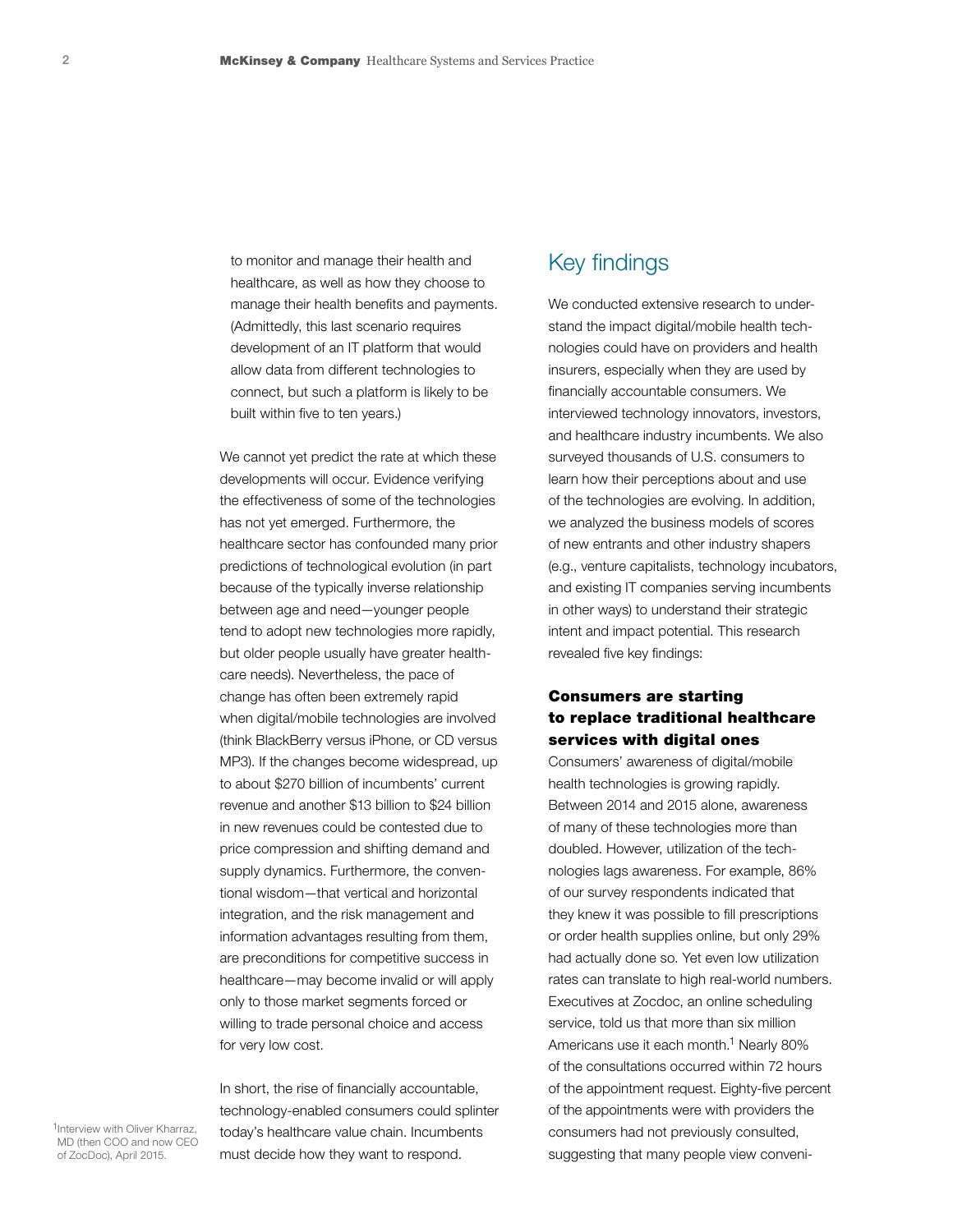ence and easy access as more important than loyalty to a physician.

Consumers are adopting digital/mobile health technologies not just to manage prescriptions

or schedule appointments, but also to interact directly with physicians, monitor their health and physical activity, learn about their medical conditions, rate providers, and more (Exhibit 1). Not surprisingly, utilization rates are currently

#### EXHIBIT 1 Consumers are using a broad set of digital health tools

#### Health-related activities consumers report having used technology for

% of respondents

Source: Consumer Health Insights Digital Survey, April 2015

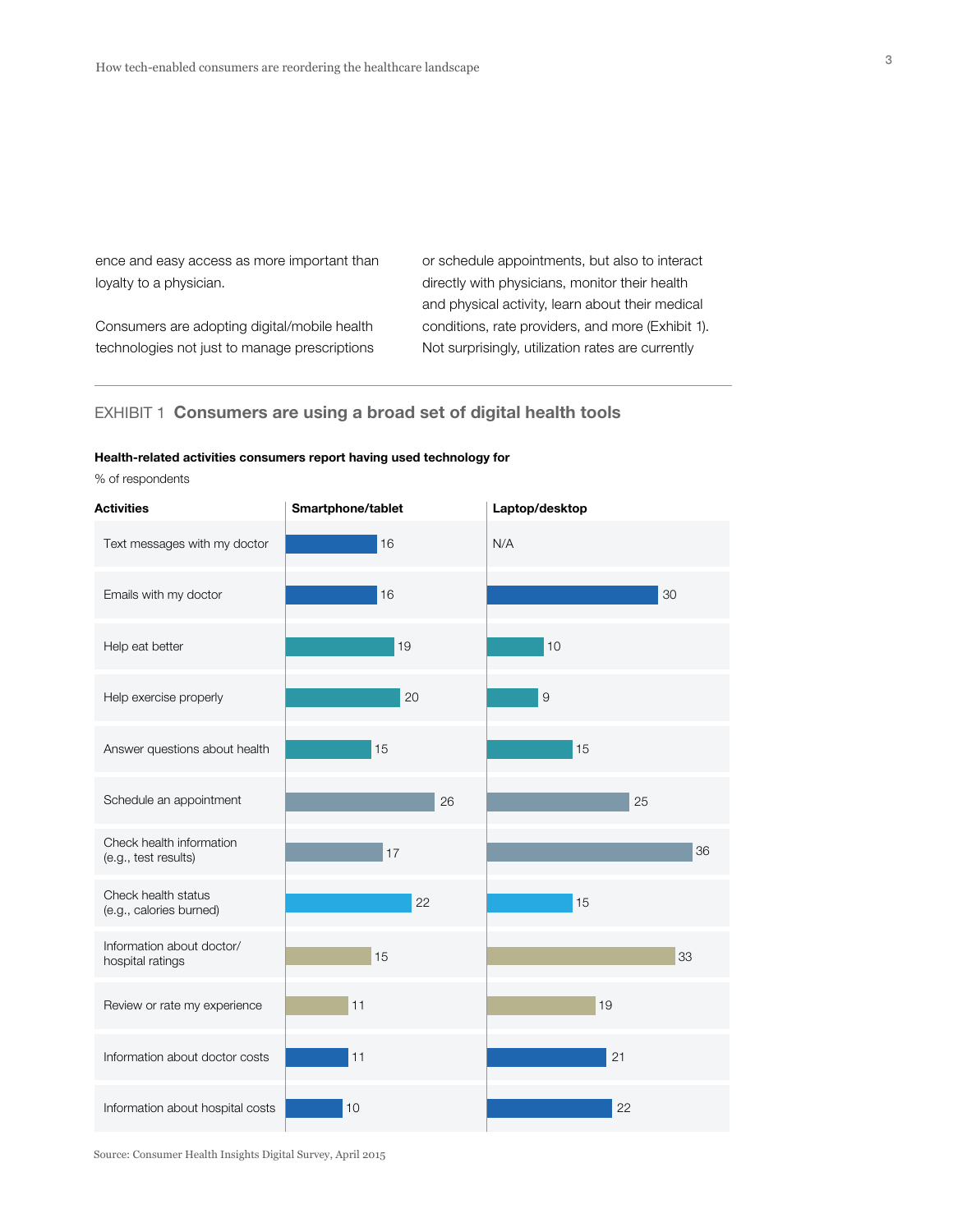

#### EXHIBIT 2 Utilization increases once awareness grows

1Defined as features with usage rates above 50% among those familiar with the technology. Source: Consumer Health Insights Digital Survey, April 2015

2Use of mobile technologies also depends on smartphone ownership, something that is still far more common among younger Americans. However, older adults are catching up. Between 2014 and 2015, overall smartphone use in the United States rose by about 10%. Among those over 65, it increased more than 40%. (Smith A. U.S. smartphone use in 2015. Pew Research Center. April 1, 2015.) 3According to the Agency for Healthcare Research and Quality (AHRQ), annual healthcare expenditures average about \$3,000 for patients with one chronic condition and more than \$7,000 for patients with multiple chronic conditions. Patients with one or more chronic conditions account for more than 80% of total annual healthcare spending in the United States. (AHRQ.

*Multiple Chronic Conditions Chartbook*. April 2014.)

highest among younger Americans. For example, millennials are twice as likely as baby boomers, and three times as likely as seniors, to use email or text messages to communicate with physicians. However, use does correlate with awareness (Exhibit 2). Once a high awareness level is reached, generational differences often diminish significantly.<sup>2</sup> For example, among the respondents who knew about online appointment-scheduling services, utilization rates were similar among millennials and seniors.

While awareness can drive initial uptake of a technology, long-term use requires that consumers understand the value the technology provides and perceive it as

better than what more traditional approaches may deliver (Exhibit 3). Among the survey respondents who had tried one or more digital/mobile health technologies, threequarters thought they were more effective than traditional approaches.

Digital/mobile health technologies could be especially helpful for patients with chronic conditions, given the difficulty and high cost of managing those conditions.<sup>3</sup> Here again, a growing number of consumers appear to prefer technology to more traditional approaches. In our survey, we asked respondents whether they had a chronic condition and, if so, whether they wanted a health coach. Of those who wanted one, 48% favored an online solution. Only 28%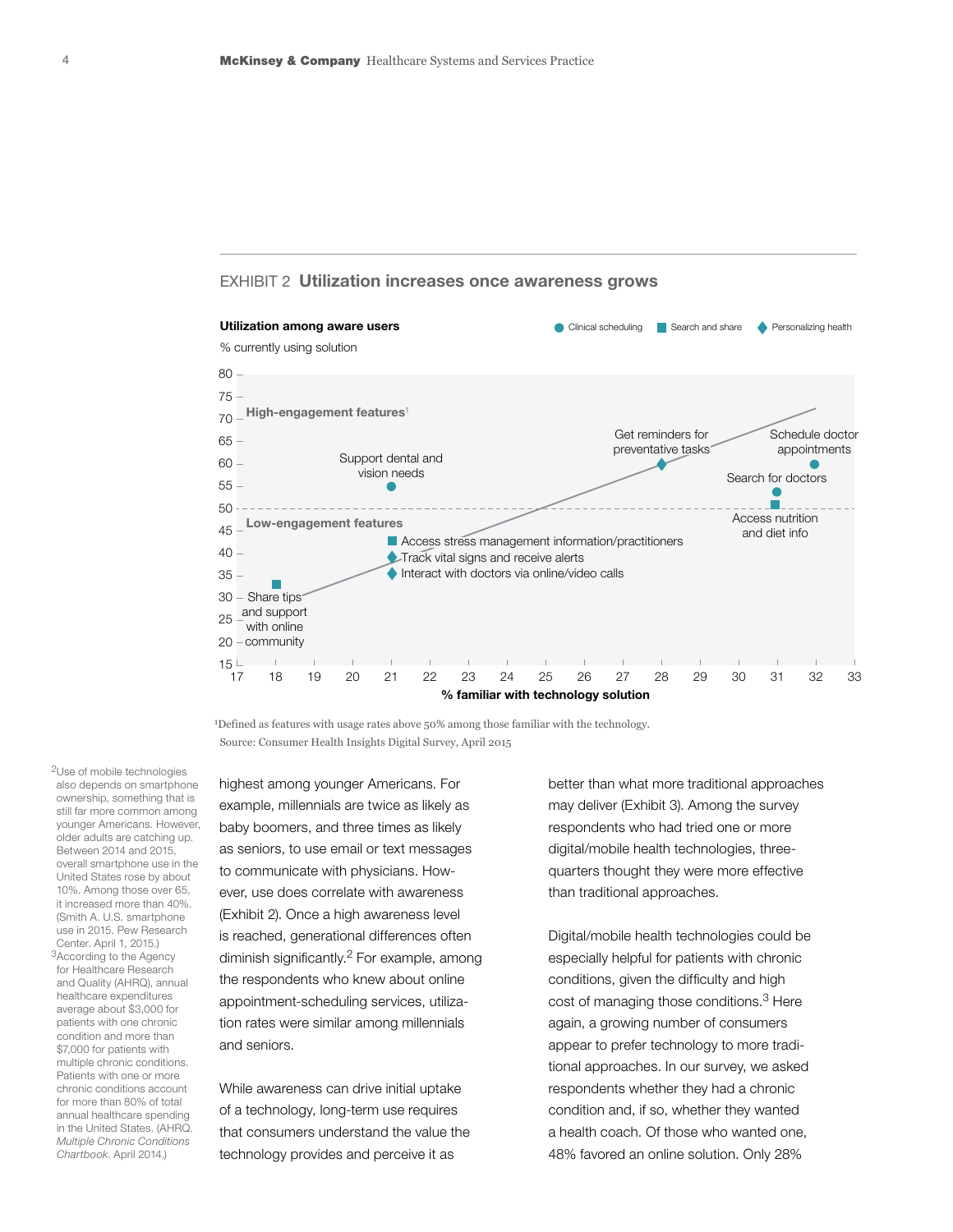wanted an in-person coach, and 18% preferred telephone interactions.

If awareness of digital/mobile health technologies continues to rise rapidly and their adoption curves are similar to those other digital/mobile applications followed, we anticipate that 60% to 65% of all consumers will be using common digital/mobile healthcare technologies (e.g., e-visits) within five to ten years. To understand the significance of this percentage, consider: at present, about 68% of Americans have smartphones.<sup>4</sup>

% of all respondents who said they own a digital device

#### Investment in these technologies is robust and growing

Since 2011, venture capitalists have invested over \$14 billion (cumulatively) in more than 1,200 companies developing consumercentric digital/mobile health and related healthcare technologies in the United States.<sup>5</sup> However, the actual amount being invested in the technologies is much higher, because the \$14 billion does not include the internal innovation dollars companies have committed to digital transformation (including the creation of a foundation for advanced analytics).

#### EXHIBIT 3 Technology is viewed as more effective for a range of healthcare uses

#### Do you think that websites and apps are a more—or less—effective way to perform each of these activities than phone or in-person communication?

Help eat a healthy diet Help exercise properly Remind to take medications Search for hospital ratings Seek doctor cost information Review or rate experience Pay hospital bills Schedule appointments Much less effective Less effective More effective Much more effective 5 13 32 5 17 48 8 15 50 26  $3$  9  $3$  33 5 17 51 28 4 13 24 34 35 36 37 38 38 5 12 45 38 10 19 19 45 27 31

4Anderson M. Technology device ownership: 2015. Pew Research Center. October 29, 2015. 5Wang T, King E, Perman M, Tecco H. Digital health funding: 2015 year in review. Rock Health. December 2015.

Source: Consumer Health Insights Digital Survey, April 2015

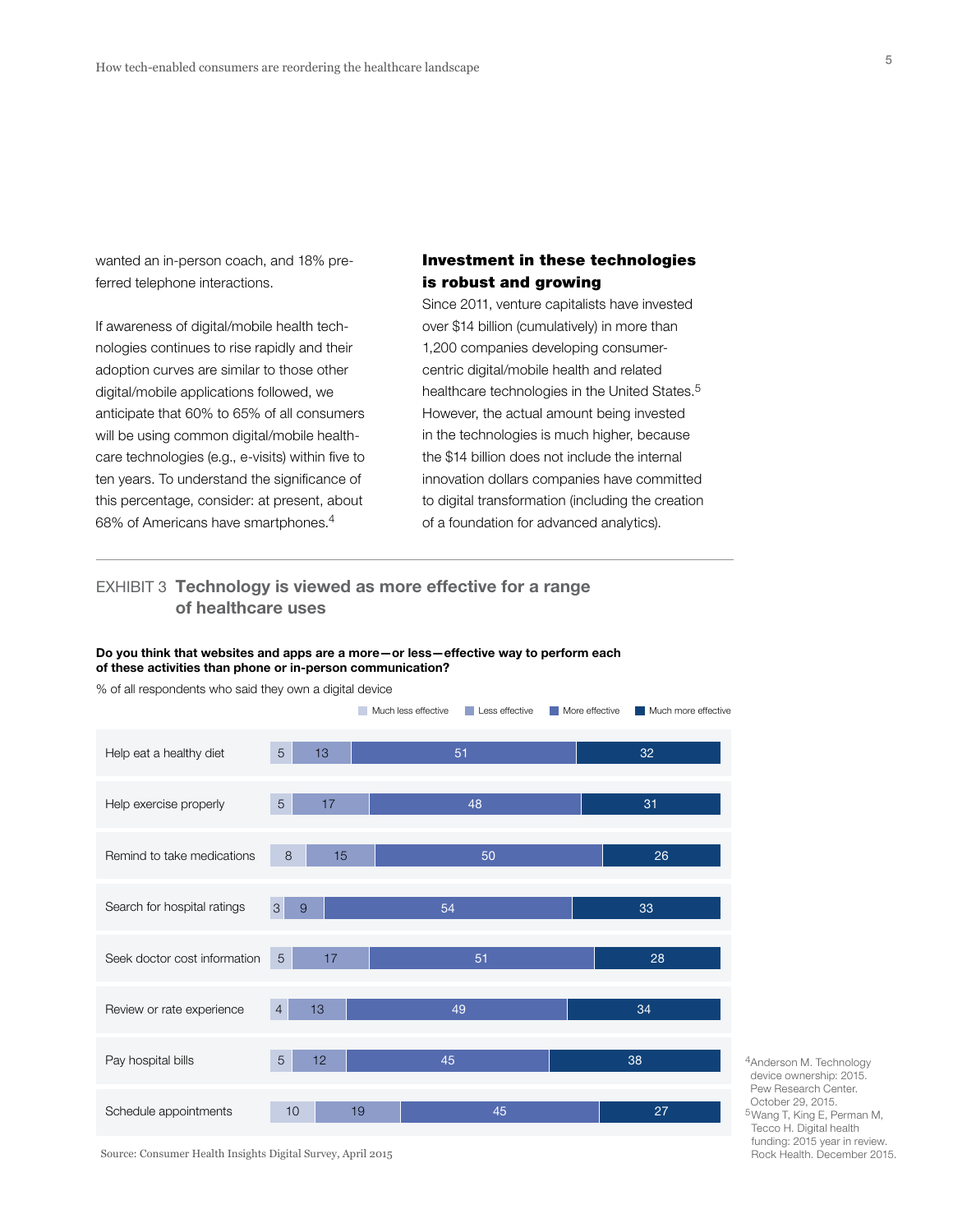*Investors appear to be equally interested in direct-to-consumer and intermediated technologies, but for very different reasons.*

> The consumer-centric, digital/mobile technologies fall into three categories. About half are aimed directly at consumers (e.g., wearables, scheduling applications, and e-visit tools). Our estimates suggest these technologies received roughly 40% of the more than \$4.5 billion invested in the sector during 2015. Another 40% of the funding focused on technologies consumers would use after a recommendation or prescription from a physician. Examples include medical devices (e.g., remote diagnostic equipment) and personalized medicine enablers (e.g., micro-devices that must be ingested). These technologies are typically more complex than those aimed directly at consumers and need to achieve a higher standard of performance before providers will use them or insurers will pay for them.<sup>6</sup> The remaining 20% of the funding was invested in electronic health records, data analytics, and other technologies beyond the scope of this article.

> Thus, investors appear to be equally interested in direct-to-consumer and intermediated technologies, but for very different reasons. Technologies directly addressing consumers' concerns about costs and convenience, and requiring little or no physician involvement, currently have higher awareness and adoption rates, and they are likely to have a less challenging path to

achieving scale. Intermediated technologies present greater cost-reduction potential, given that many of them are designed for patients with chronic conditions. The likelihood these technologies could produce savings sufficient to offset their cost is therefore much higher. Once the value of intermediated technologies is proved, consumers may begin to demand them through their providers.

#### New technologies address consumer dissatisfaction

Consumer-centric digital/mobile health technologies can be grouped into six categories, each of which addresses one or more of the top consumer points of dissatisfaction with the current healthcare system (Exhibit 4). These categories provide a more nuanced way to analyze the technologies' likely impact on health system economics.

- Self-service tools, such as online appointment scheduling, prescription auto-renewal, and electronic payment, reduce the transactional friction frequently associated with administrative tasks. At present, about 15% of the companies focusing on directto-consumer and intermediated healthcare technologies fall into the category. These companies are likely to see accelerated adoption levels, given consumers' familiarity with the similar tools used in other sectors (e.g., transportation and retail).
- Quantified self/wellness tools include technol ogies that monitor health status or treatment adherence, enable coaching, or provide social connectivity, as well as devices that can be worn, ingested, or embedded in the human body. These technologies have the potential to reduce over- or under-utilization of healthcare services and increase compliance with

6For example, the intermediated technologies usually require medical-grade data to support evidence of efficacy, in many cases must undergo peer review, and frequently require regulatory approval.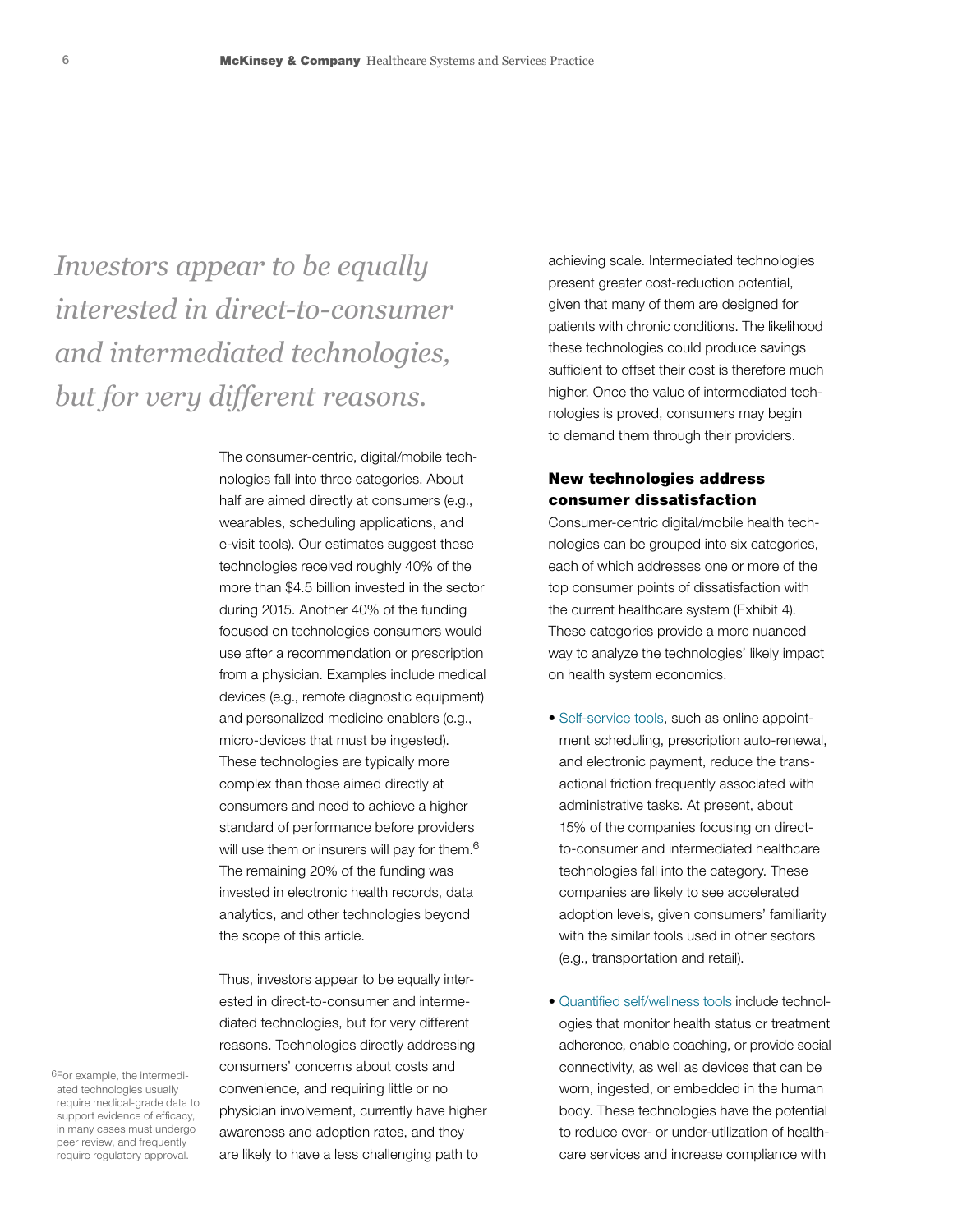#### EXHIBIT 4 Digital/mobile healthcare technologies can be grouped into six categories

#### Clinical transparency

- Clinical decision support
- Provider ratings

#### Self-service

Quantified self/ wellness

• Treatment adherence • Health monitoring and coaching • Social connectivity • Wearables • Ingestibles and embeddables • Ambient sensing

- Online scheduling
- Auto-prescriptions
- E-bills, e-pay, and e-statements

#### The technologies address common causes of consumer dissatisfaction, including:

- Suboptimal utilization
- Price dispersion
- Information asymmetry
- Accessibility
- Treatment noncompliance
- Transactional friction

Financial transparency • Plan/benefit comparison • Price comparison

#### Virtual access tools

- Virtual visits
- Remote care

#### Distributed delivery

• Combination of other archetypes delivered via new channels

appropriate treatments. About 20% of the companies concentrate on this area.

• Clinical transparency tools decrease information asymmetry and could help consumers use healthcare services more appropriately because they offer support for clinical decision making as well as insights into provider performance (e.g., outcomes achieved, adherence to evidenced-based standards). This category includes 25% to 30% of the companies.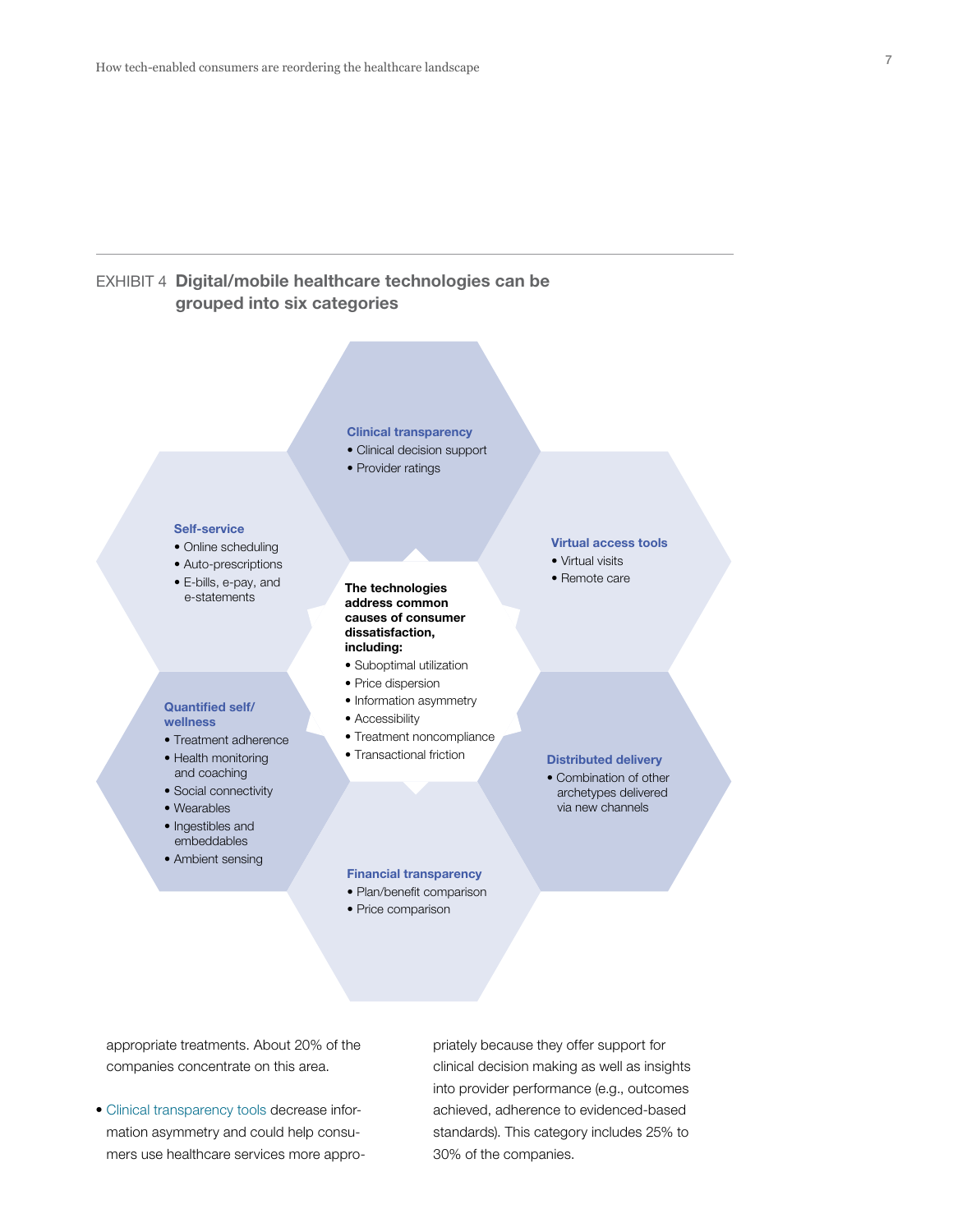- Financial transparency tools allow consumers to compare the prices and benefits offered by different insurance plans, as well as the prices charged by different providers for the same service. This information could help direct consumers to lower-cost plans and services and, over the longer term, reduce price dispersion. About 8% to 10% of the companies are active here.
- Virtual access tools, which enable remote monitoring and care, as well as e-visits with providers, make healthcare services more accessible and thus have the potential to decrease suboptimal utilization and reduce readmission rates. This category is the focus of 25% to 30% of the companies.
- Distributed delivery tools permit the other technologies to be delivered to consumers through multiple channels. Examples include interfacing, messaging, and interoperability-related tools. About 5% to 7% of the companies focus here.

During our interviews, many venture capitalists expressed particular enthusiasm for transparency solutions and virtual access tools. In their opinion, these technologies are the most likely to scale because of their potential value in terms of cost, convenience, or ease of use. Virtual access tools do hold considerable promise—but at present there is little consistent evidence to show they can

sustainably reduce costs or improve patient outcomes at scale.

#### Who will pay remains unclear

The venture capitalists and industry experts we interviewed believe employers, insurers, and providers—not consumers—are likely to pay for most of the technologies. They noted that employers still underwrite a material portion of healthcare spending and are adversely affected by health-related absenteeism and workers' compensation (all of which would decrease if the technologies show a return on investment). Furthermore, employer support would be consistent with a growing trend: companies are giving employees help to make better-informed, more cost-effective decisions while shifting an increased proportion of healthcare costs to them.

The venture capitalists and industry experts also believe that health insurers and providers will pay for some of these technologies. In their opinion, insurers will see the technologies as a way to speed the path to valuebased reimbursement. Providers will view them as a way to reduce costs and enhance quality in a fee-for-service world, and to optimize risk and medical utilization under value-based reimbursement arrangements.

In our consumer survey, respondents were more interested in getting digital/mobile health technologies from their health insurers than from their employers or providers.

*The venture capitalists and industry experts we interviewed believe employers, insurers, and providers—not consumers are likely to pay for most of the technologies.*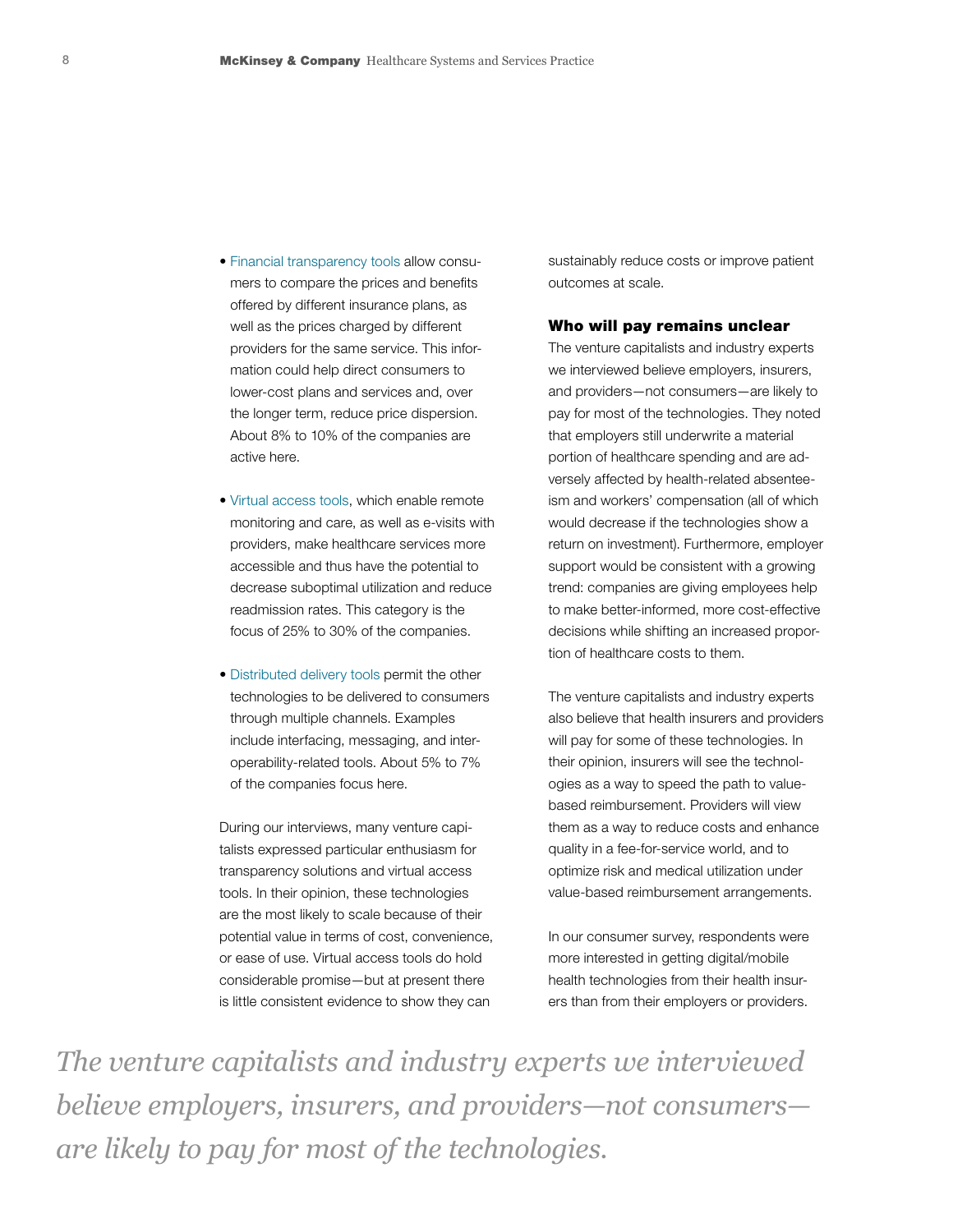#### EXHIBIT 5 Almost \$300 billion of healthcare spending could be up for grabs



1 Assumes that 5% to 10% of total administrative cost (\$480 billion) can be eliminated through greater use of digital. 2 Assumes that ~60% of currently underserved patients will increase primary care use (in-person or virtual consultations); cost estimates include both the increased primary care use and the incremental utilization (a small proportion

of the new patients will need complex treatments or inpatient care).

3Includes revenue to companies developing telemedicine services, new monitoring and wellness devices, transparency solutions, and self-service solutions.

Source: McKinsey analysis

However, many respondents said they were willing to pay for the technologies themselves.

#### Up to \$292 billion of health sector revenue could be in play

To understand the economic impact the new technologies could have on providers and insurers, we analyzed how each of the six categories could affect three things: demand for and pricing of existing healthcare services; new revenues the technologies might bring in; and operational efficiencies they might create (Exhibit 5). Our findings are summarized below (for more detail, see the appendix, "Calculating the financial impact of digital technologies").

• Demand and pricing. The new technologies are not likely to lower demand for primary care services, but they should make it possible to deliver many of those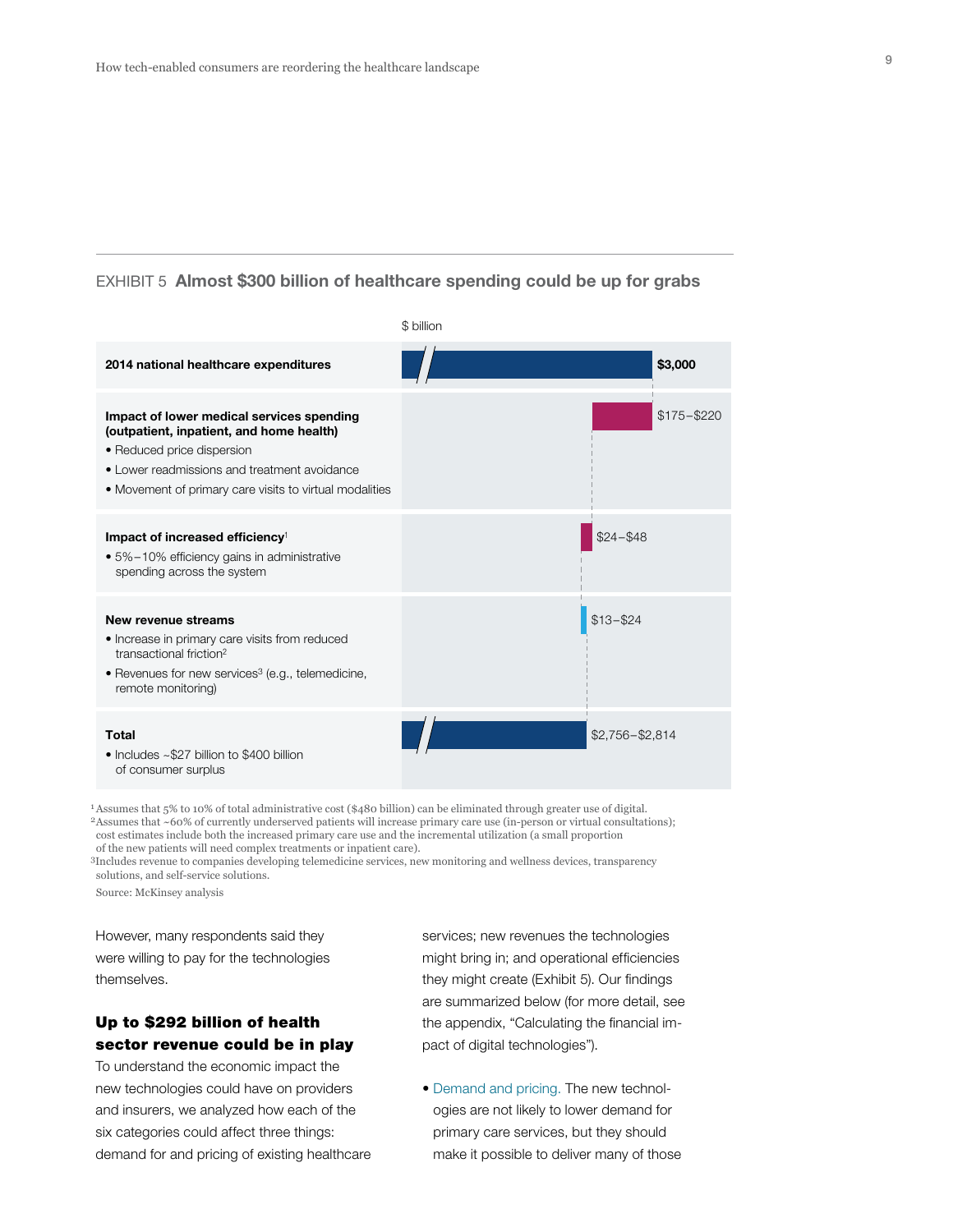# Barriers that must be overcome

Before consumers can fully create their own healthcare ecosystems, several barriers need to be overcome. First, consumers' understanding of the overall health system is low, as is their awareness of many digital/ mobile health technologies and the value they can provide. However, consumers' awareness of the technologies, at least, is rising rapidly. Second, consumers' concerns about information security remain high; it is the reason cited most frequently by consumers for rejecting digital/mobile health technologies (or for not trusting the entities offering them). Third, many of the technologies are likely to require FDA approval. Clear definitions of which of them do—and do not—require approval must be developed, and streamlined approaches for securing approval must be created (especially for technologies that administer or involve changes in medication). Fourth, providers have to become willing to share the information in patients' electronic health records with other digital record-keeping solutions. (If they refuse to do this, though, consumers may simply opt to find new providers.)

Another barrier is technological. More than 70% of the new entrants we interviewed agreed that before consumers can create their own digitally enabled healthcare ecosystems, one or more integrated solutions is needed: IT platforms that can aggregate the data from various technologies and applications into a single, seamless personal health record enabling consumers to share their data with providers and insurers when appropriate. No such platform yet exists, but a number of industry players, as well as nontraditional entrants, are vying to develop one.

Within healthcare, we have already seen a comparable platform evolution occur: the emergence of public and private health insurance exchanges. A few years ago, it would have been nearly impossible for consumers to go to a single online marketplace to compare and contrast health plans and select their own coverage options.

During our interviews, most of the new entrants and investors said they expect such platforms to emerge within three to five years. They cited the growing breadth of information aggregation and the consumer engagement capabilities offered by several at-scale players (e.g., health information systems vendors, super-scale revenue cycle management companies, population health managers, healthcare data and analytics organizations, and even telecommunications companies as evidence of each group's potential to emerge as a platform. The diversity of these players also helps explain why the new entrants and investors believe it is unlikely a single platform winner will appear. Rather, a set of winning platforms will probably be used to address discrete opportunities, such as virtual care, financial transparency and decision support, and information aggregation and sharing.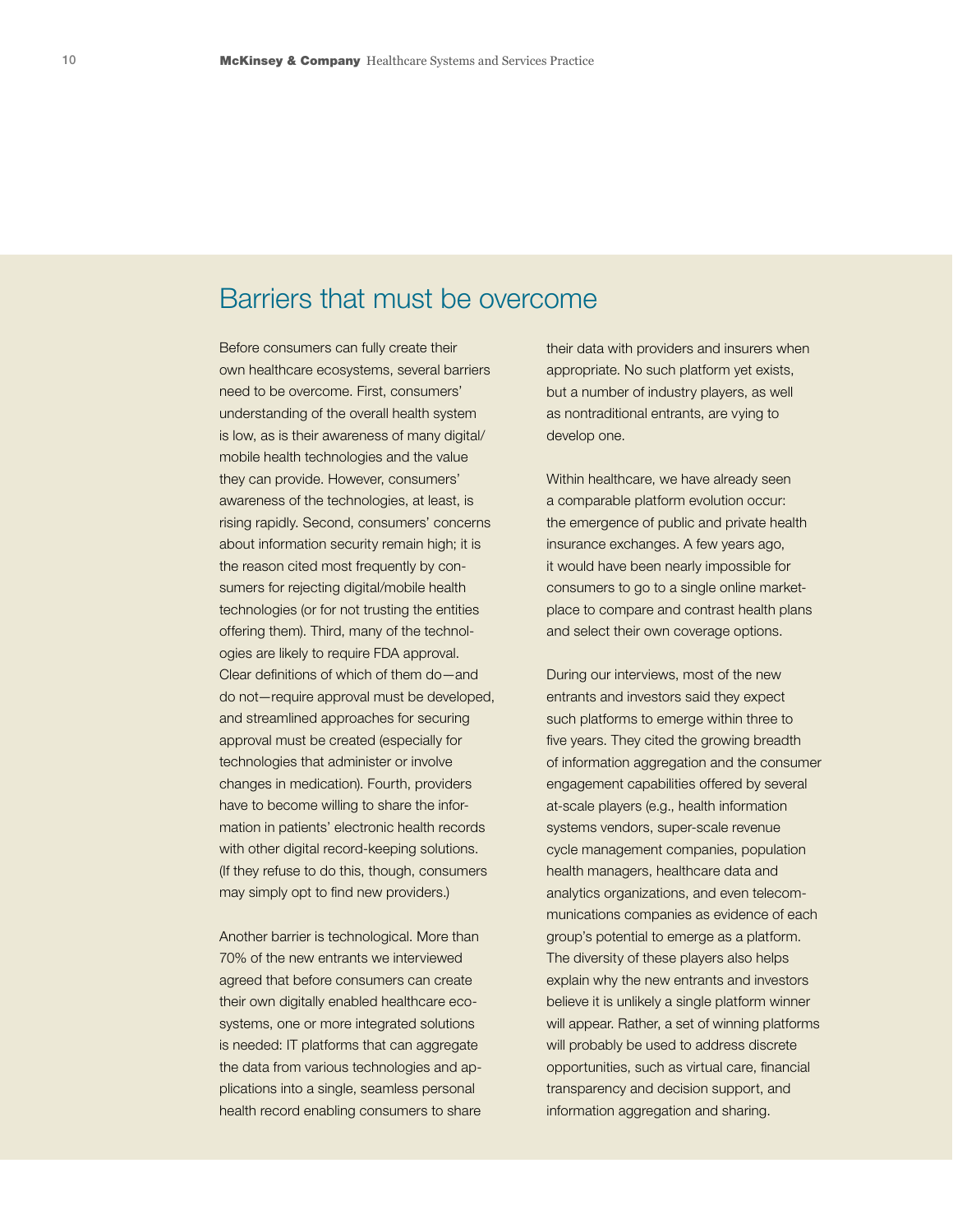services less expensively. For example, the average cost of an outpatient physician visit is currently about \$100 to \$150, whereas most e-visits are priced at about \$40. Better monitoring and real-time communication should improve care quality, which could reduce inpatient volumes. By revealing price differences, transparency solutions should lower both inpatient and outpatient costs. As a result, we expect overall healthcare spending to decrease by \$175 billion to \$220 billion. A significant portion of the decrease is likely to accrue to consumers as surplus. How providers and insurers will be affected by the decline in spending will likely depend on how they prepare for the changes ahead.

• Increased efficiency and productivity.

Administrative costs account for about 16% of total healthcare spending. The increased automation and self-service enabled by new digital/mobile technologies should reduce labor costs and transactional complexities, lowering overall administrative costs by 5% to 10% (\$24 billion to \$48 billion annually). The pervasive use of digital/mobile technologies should also help drive down the current friction associated with healthcare workflows and enhance productivity at the unit level. Most of the savings and productivity gains should accrue to incumbents.

• New revenue streams. Although some of the new technologies will be substitutes for more expensive services, others will be new services with new revenue streams. In addition, demand for primary care services is likely to rise once transactional friction is reduced, access is easier, and consumers take a more active role in monitoring their

health status. As a result, \$13 billion to \$24 billion of new revenue could enter the health system. How much of this will accrue to incumbents and how much to technology companies remains to be seen.

## Implications for industry participants

Exactly when consumers will be able to build their own, personal health management ecosystems is unclear; the barriers remain significant (see the sidebar on p. 10, "Barriers that must be overcome"). However, even relatively modest adoption could have enormous implications for insurers and providers. Consider what would happen if benefit designs continue migrating toward greater cost sharing and most consumers eventually pay the majority of their healthcare expenses out of pocket. If these consumers decide to take control of their clinical information, organize their provider networks based on what they value most (e.g., convenience, quality, price), and select their preferred service delivery channels (which could render geographic proximity much less relevant), what would a large, integrated health system offer them, especially if it is perceived as more administratively complex, less responsive, and more expensive? And what value would a traditional insurer offer them, especially one that limits access to certain providers?

*Exactly when consumers will be able to build their own, personal health management ecosystems is unclear; the barriers remain significant.*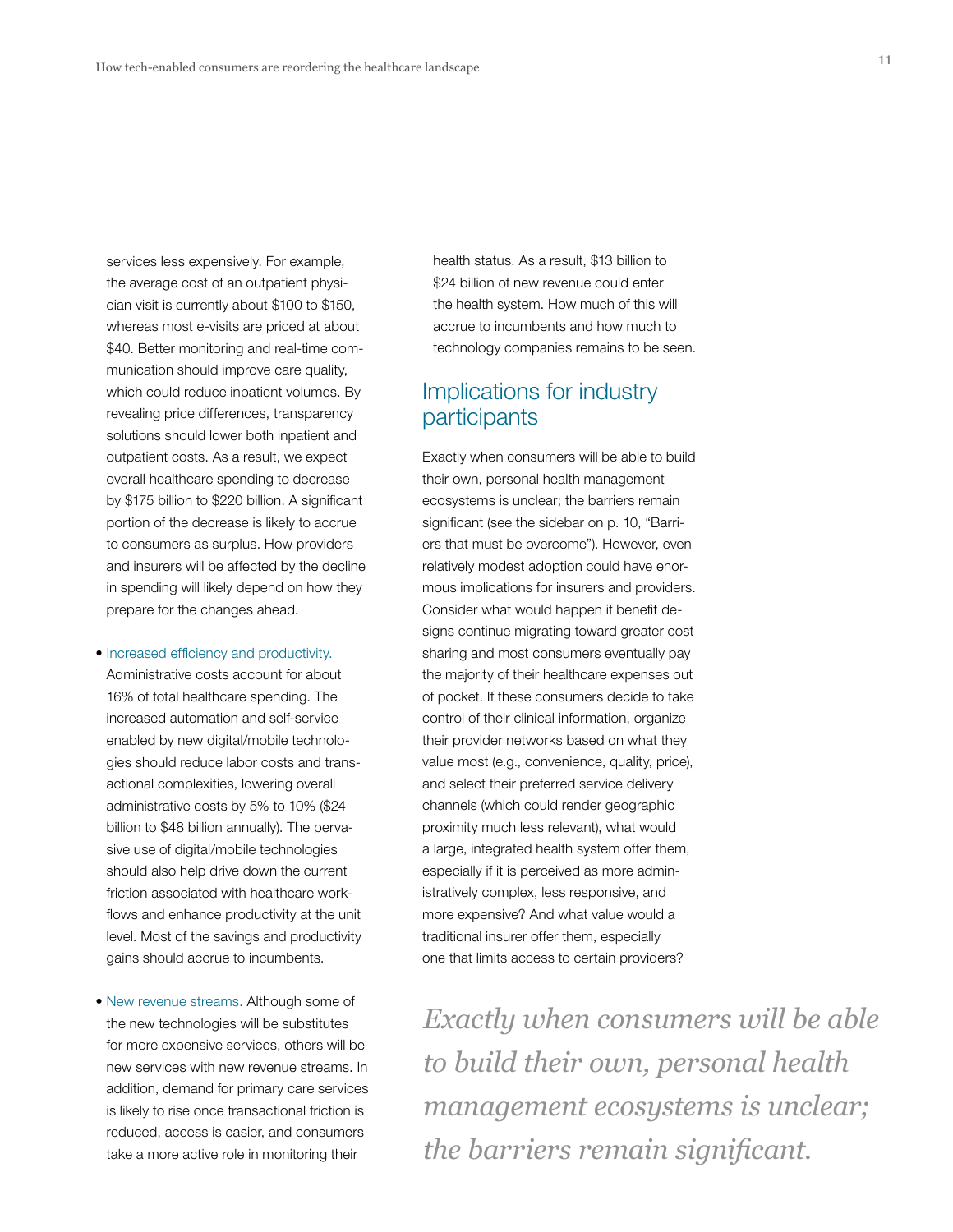In short, more engaged consumers enabled by new digital/mobile health technologies could potentially cause three shifts in industry dynamics:

#### Change in the basis for competitive advantage

The basis for competitive advantage (and competitive models) could be fundamentally different. In a world of engaged, enabled healthcare consumers, the geographic scope of competition, historically concentrated in metropolitan service areas, would broaden—especially once price and quality transparency tools alert consumers to the existence of higher-value alternatives elsewhere. Greater transparency would also make it easier for disruptors (e.g., retail clinics) to gain market share by making their advantages known to consumers.<sup>7</sup> Consumers seeking greater convenience, superior value, and an enhanced experience will likely want to utilize different service providers at each step in the care continuum, challenging the value proposition of the "fully wired," yet still not fully integrated, health system.

#### Consumers become clinical data integrators

Consumers may increasingly own and manage their clinical data, which would allow them to decide for themselves who should be given access to that information (and when) in clinical, transactional, and administrative settings. It would also make it easier for consumers to select and utilize providers they view as more accessible, convenient, and lower cost.

#### Incumbents' roles shift

Today, insurers and providers largely control the healthcare experience for consumers. In the future, their control is apt to diminish, which would change the roles they play. Insurers would become holistic risk managers, helping consumers navigate competitive alternatives by advising them on how best to manage their financial accountability and risk preferences. However, new intermediaries may emerge to compete with insurers attempting to play this role. For example, retirement and wealth advisers could integrate health risk assessment and health cost estimation into the advice they give clients.

#### EXHIBIT 6 Seven steps are needed to prepare for the digital future

- Boldly reimagine your business model (don't use technology just to make your current model more efficient)
- Use a comprehensive, integrated approach—not piecemeal initiatives—to develop your connected health strategy
- Restructure your business and consumer value propositions; compete on more than just price
- Build the capabilities to serve "segments of one"
- Structure and manage strategic alliances carefully
- Use dynamic portfolio management mechanisms, especially rapid (three- to six-month) reviews
- Invest not only in technology (e.g., integration platforms and flexible technology architectures), but also in operational and organizational redesign

7Retail clinics, which are offering a growing array of primary care and diagnostic services, have experienced a 12% CAGR over the past three years. Their spread could accelerate in a qualityand price-transparent world.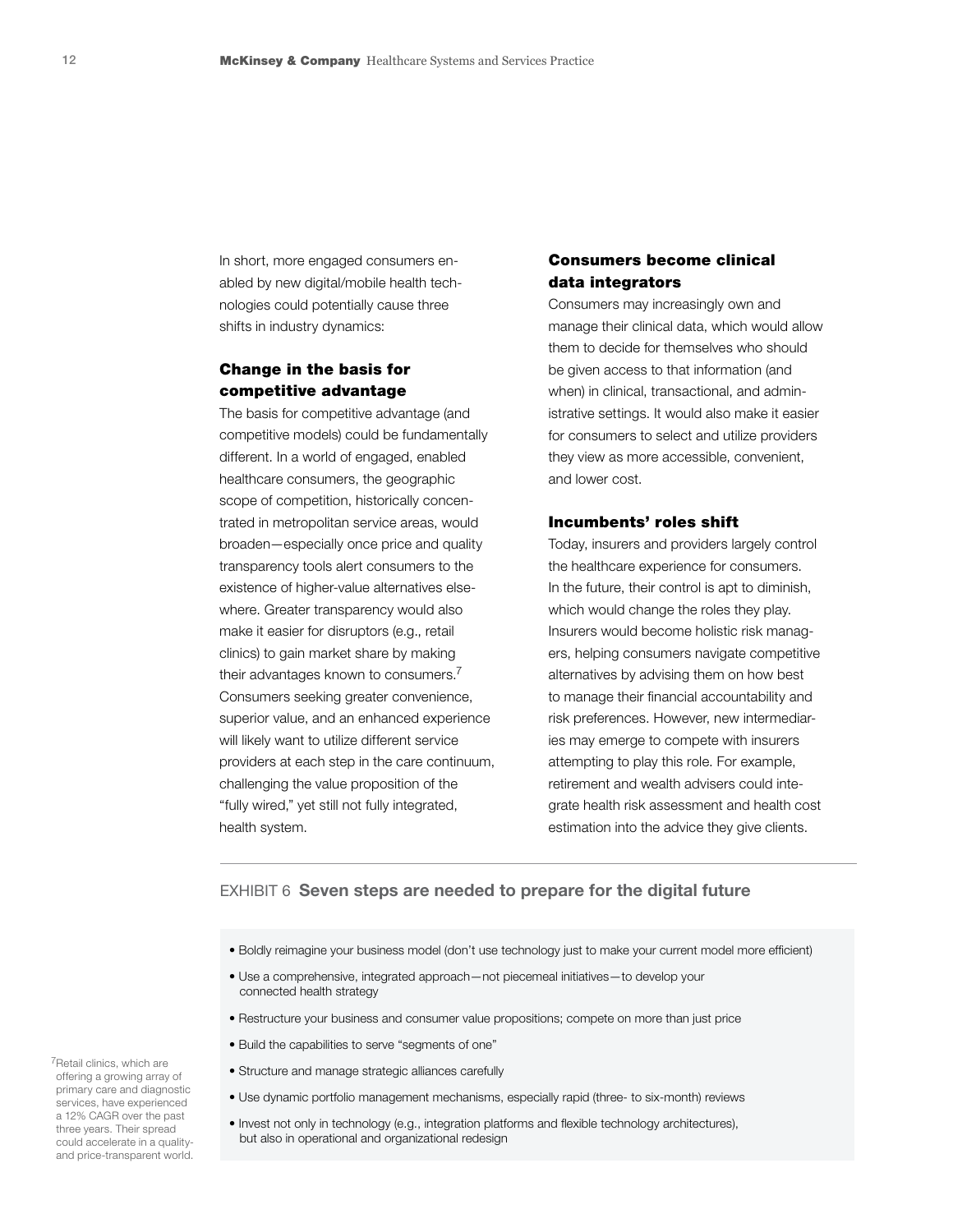Providers, especially physicians, would become trusted health advisers. They would spend much less time gathering information and performing diagnostic tests and procedures. Instead, they would rebalance some of their time to serve as healing counselors by coaching consumers, helping them make sense of the information already gathered, and when necessary, helping them orchestrate and select among potential treatment options.

# Actions players should contemplate

All industry players will need to evolve their business and operational models to navigate the coming disruption. They will also have to place a premium on strategic audacity and organizational agility—incumbency could shift in a matter of months, not years, in the new digitally enabled healthcare landscape. (Consider: several prominent social media sites have already become obsolete in the personal messaging realm.) We believe seven actions are required (Exhibit 6).

First, the entire business model should be boldly reimagined—digital/mobile technologies should not be deployed just to make the current model marginally more efficient. Without a bold aspiration, any changes made could simply reinforce the status quo. Companies in other industries adapting to digital successfully have taken the opportunity to rethink and reinvent the core principles of their business.

Second, the approach used to create an effective connected health strategy should be comprehensive and integrated, accounting for all stages of the patients' health journey—not a series of random, disconnected

*Winners will be defined by their ability to "know their customers" on a more intimate level than standard market segmentation models allow.*

initiatives. For instance, many health systems are starting to let patients schedule appointments online or track their health vitals through wearables. However, they still don't allow patients to preregister, complete a health risk assessment online, integrate their data into their personal health records, or make payments electronically.

Third, business and consumer value propositions should be restructured to adapt to the new basis of competition. It will become increasingly critical to compete on more than just price in a world where mobile is the dominant source of Internet traffic. Many companies have already found that consumers are often willing to spend more for a superior customer experience.

Fourth, winners will be defined by their ability to "know their customers" on a more intimate level than standard market segmentation models allow. Understanding context is critical for understanding how consumers may behave in a particular health scenario. For example, a physically active consumer who strongly values her ability to exercise may behave as a price seeker when shopping for primary care services but could be completely price indifferent, and highly attuned to care quality and outcomes, when looking for an orthopedic surgeon. Assumptions based on traditional consumer demo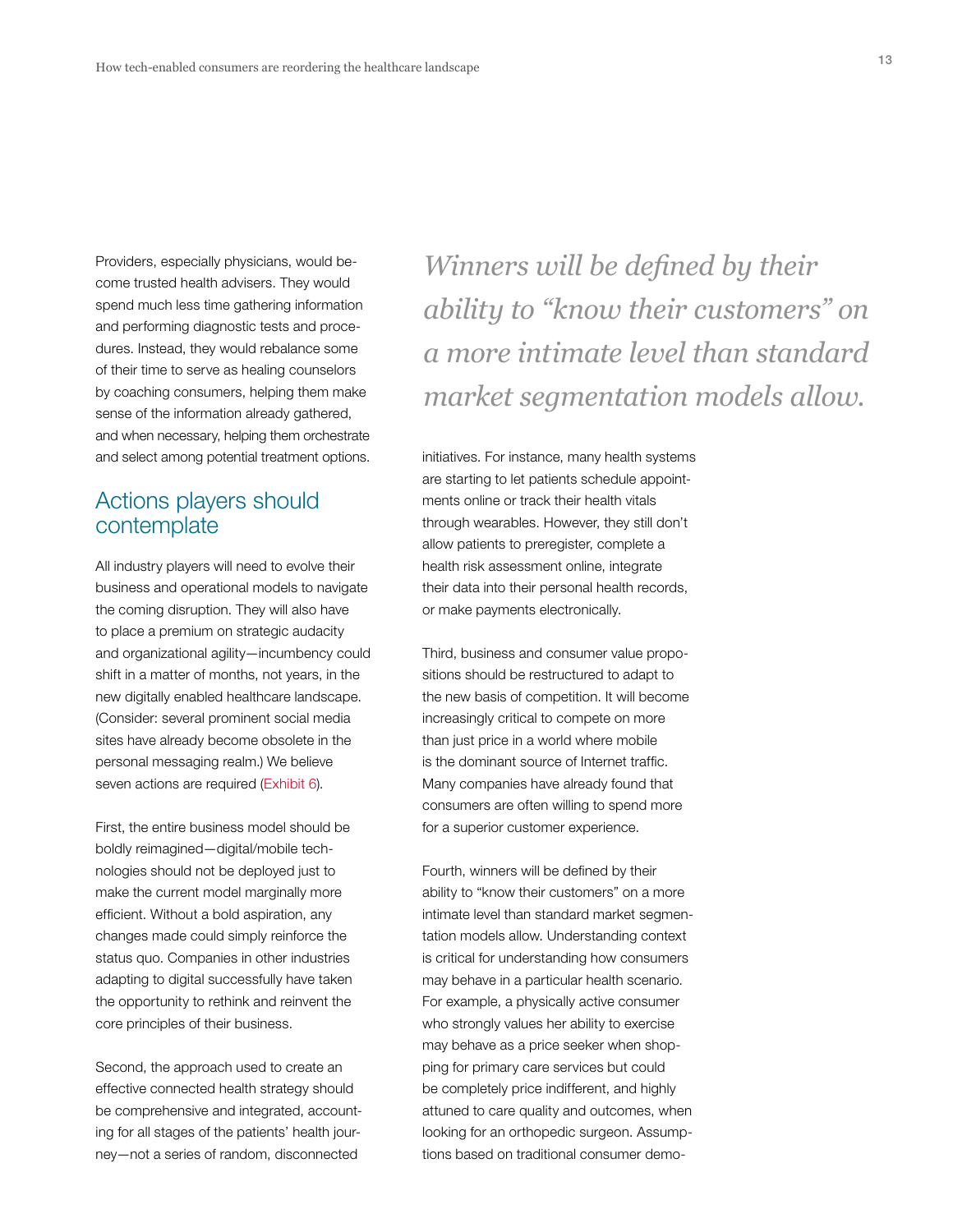graphic or psychographic profiles will not suffice in a world where "segments of one" are the norm.

Fifth, if incumbents are to take part in the healthcare ecosystems consumers create for themselves, they will need external alliances to ensure they are present where consumers are. Consumers will be easier to influence when the "right choice" for them correlates strongly with their convenience and self-interest. (More than 40 health systems are already affiliated with CVS to make certain both sides have a complete picture of consumers' health activity and can proactively address their health needs.) Thus, incumbents must have processes for structuring and managing broad alliances.

Sixth, incumbents will need to make frequent trade-offs between physical and digital assets, and the bets they place on new technologies will likely require frequent resource reallocation decisions (three- to six-month review cycles). In a world where technology companies can provide budding entrepreneurs with curated healthcare data, computing infrastructure, and the business intelligence tools needed to launch new businesses "out of the box" in ten days or less and test the viability of their business models at lightning pace, organizations cannot afford to fund digital projects on an annual basis and then sit back and wait for results.

Finally, all industry players will need to think comprehensively about the magnitude of change required to be successful in a digital age. This will require investments not just in technology (resilient and secure systems), but also in operational redesign, culture (including frontline culture), organizational restructuring, governance and oversight models, and performance management measurements and incentives. Ultimately, technology, in and of itself, is not likely to serve as a sustainable source of competitive advantage. Rather, advantage will come from the ability to create and seamlessly integrate "open" systems of record, systems of insight, and systems engagement.

. . .

The healthcare industry is already shifting toward increased consumer control, and new digital/mobile health technologies are likely to hasten the trend. At least \$200 billion of incumbents' revenue could be at risk, and the healthcare industry's current emphasis on consolidation could become much less relevant. However, up to \$24 billion in new revenue could enter the healthcare system as well, and much of this money could flow to incumbents if they are agile enough to capture it. We believe the time for incumbent providers and insurers to act is now, because many of their current sources of advantages (e.g., local presence, information asymmetry) may disappear. The impact of engaged, techenabled healthcare consumers may not be felt for five to ten years, but by then it may be too late. In other industries, many of the companies that failed to prepare in advance for the impact of digital/mobile technologies lost out to more nimble new entrants. o

*Venkat Atluri (Venkat\_Atluri@mckinsey.com) is a senior partner in McKinsey's Chicago office. Jenny Cordina (Jenny\_Cordina@mckinsey .com) is an expert partner in its Detroit office. Paul Mango (Paul\_Mango@mckinsey.com) is a senior partner in its Pittsburgh office. Satya Rao (Satya\_Rao@mckinsey.com) is a partner in its Chicago office. Sri Velamoor (Sri\_Velamoor@mckinsey.com) is a partner in its Southern California office.*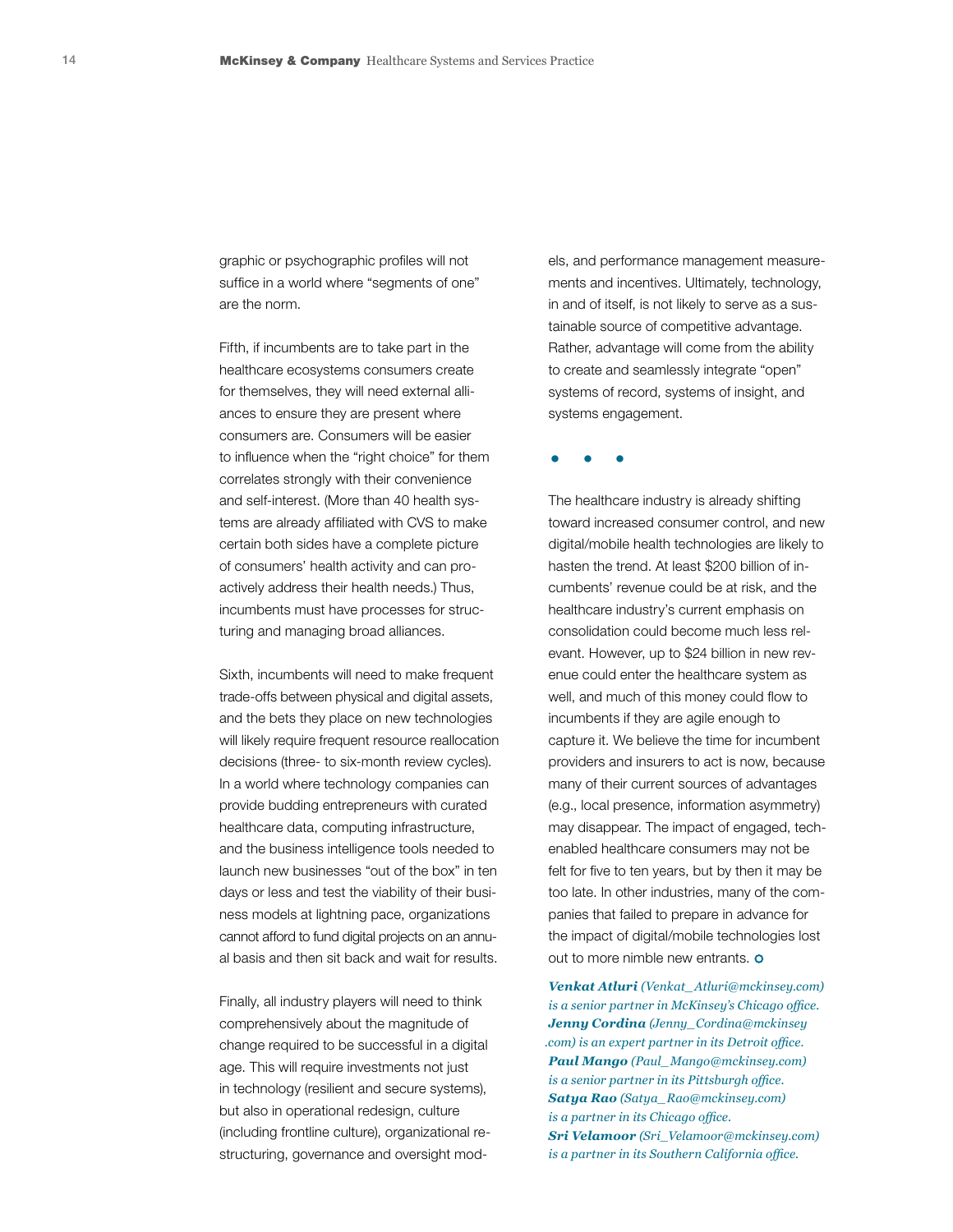# Appendix: Calculating the financial impact of digital technologies

To estimate the impact digital/mobile health technologies could have on payor and provider economics, we analyzed three variables: demand for and pricing of existing healthcare services; new revenues the technologies could bring in; and operational efficiencies the technologies might create. We then calculated how much of the potential savings would be achieved through the different technology categories.

#### IMPACT ON OVERALL HEALTHCARE SPENDING

#### Demand and pricing

Digital technologies will likely intensify the shift to lower-cost sites of care, and in many cases may replace in-person consultations with virtual modalities. As a result, inpatient and outpatient healthcare spending could decline by as much as \$175 billion to \$220 billion. We anticipate that roughly \$27 billion to \$40 billion of this decline will accrue to consumers as surplus. How much of the remaining decrease will be absorbed by providers, and how much by insurers, is less clear, in part because it will depend on the types of risk-based arrangements used in the future. Three factors will likely account for the majority of the spending decrease:

• *Reduced price dispersion.* Widespread adoption of clinical and financial transparency solutions could narrow price dispersion for both inpatient and outpatient services (similar to the impact online travel platforms have had on airline and hotel pricing). Today, prices for the same health-

care service often vary considerably among providers in the same market often, by 15% to 60%, but sometimes by 100% or more.1,2 Admittedly, some of the price dispersion is linked to care setting. However, reducing the dispersion by bringing prices in the top two quartiles for most health services to the 50-percentile price could lower healthcare spending by \$100 billion to \$120 billion.<sup>3</sup>

- *Primary care shifting to virtual modalities.* As awareness and demand for telemedicine and other virtual services grows, an increasing number of outpatient consultations and home health visits could be delivered through these modalities. Currently, an average outpatient physician visit costs \$100 to \$150. An average home health visit is approximately \$100. Most e-visits are offered at about \$40. If 15% to 20% of current outpatient consultations and home health visits were to occur electronically, healthcare spending could potentially be cut by \$25 billion to \$40 billion.
- *Reduced readmissions and enhanced care quality.* Virtual access technologies that enable remote monitoring and better real-time communication with physicians have the potential to lower the need for outpatient consultations and, especially, inpatient care for high-cost conditions such as diabetes and heart disease. For example, about 20% of patients hospitalized for diabetes are currently readmitted within 30 days<sup>4</sup>; lowering the readmission rate could produce considerable savings.

1Castlight Health. Costliest cities 2015. (www.castlight health.com/costliest-cities/). 2Health Care Pricing Project. The price ain't right? Hospital prices and healthcare spending on the privately insured. (www.healthcarepricing project.org/papers/paper-1). 3We excluded emergency room, acute inpatient, and high-intensity chronic care services from this analysis because it is unlikely that the price dispersion for these very costly services could be reduced as significantly. 4Robbins JM, Webb DA. Diagnosing diabetes and preventing re-hospitalizations: the urban diabetes study. *Medical Care*. 2006; 44:292–296.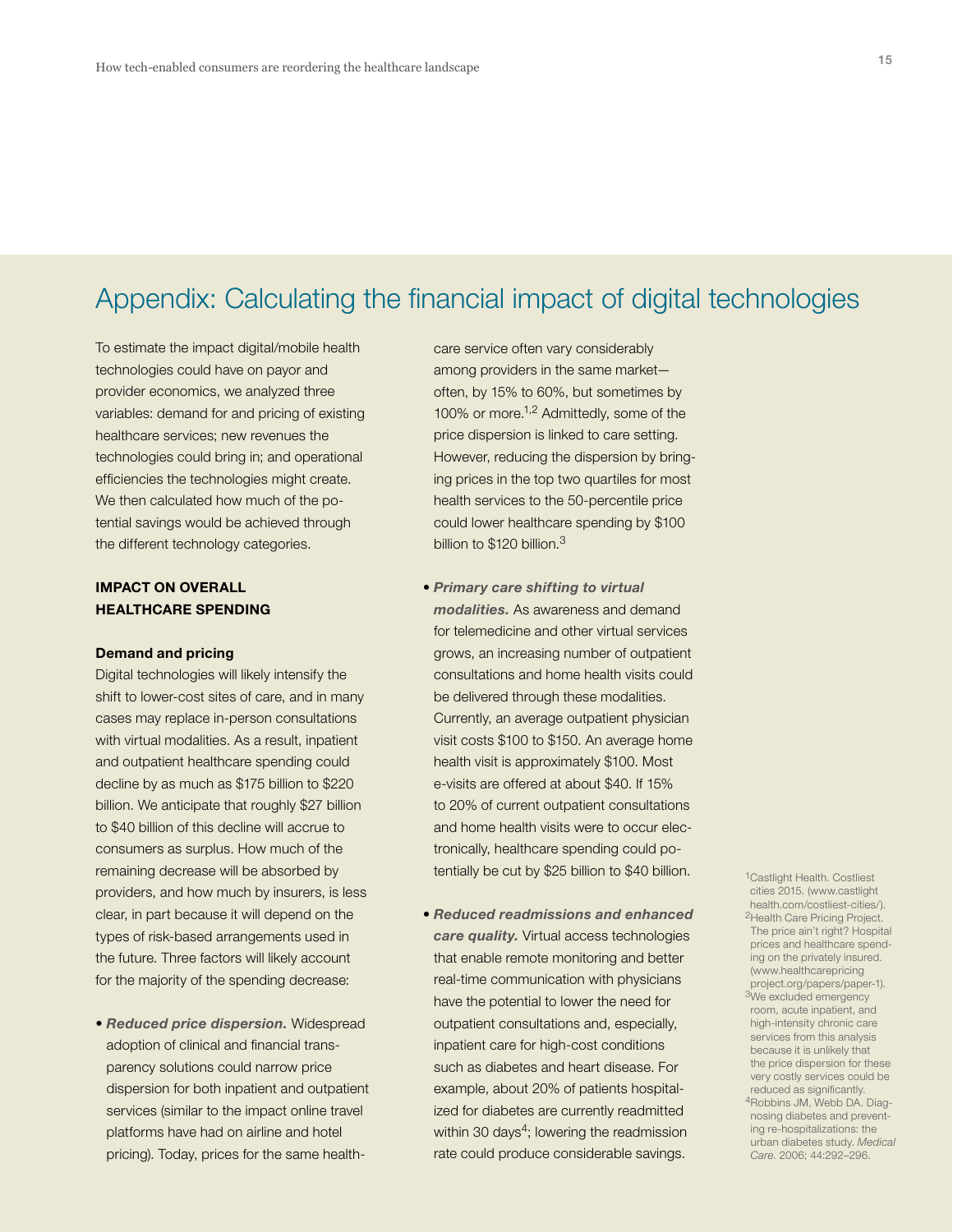At present, few studies have been able to show that remote monitoring tools can reduce hospitalization rates, but the field is developing rapidly. If the data from these tools can be easily integrated with clinical records, it should be possible to offer proactive interventions that might prevent the need for many admissions and readmissions. How soon this will occur and how effective the interventions will be remain unknown, however. Thus, we took a conservative approach to estimate impact but acknowledge that actual impact could prove to be much higher. We analyzed the 20 conditions that together account for about 80% of the total healthcare spending (as identified through the Medical Expenditures Panel Survey), $5$  and we assumed that the effect the technologies could have on treatment avoidance and inpatient volumes is likely to vary by condition. Our findings suggest that in the near to medium term, the aggregate reduction in spending could be between \$50 billion and \$60 billion, driven primarily by a 5% to 15% reduction in inpatient volumes.

#### Increased efficiency across the system

Administrative costs are currently estimated to account for about 16% of total healthcare spend annually (i.e., \$480 billion). Digital/ mobile technologies could allow some processes to be automated and help increase the use of self-service, thereby reducing labor costs and transactional complexities. For example, we have found that the average cost to a health system

of sending and processing a paper statement is about \$5 to \$6. Electronic bill presentment and self-pay solutions targeted to consumers can lower this cost by more than 50% while giving consumers a superior payment experience and helping providers get paid faster. At the system level, the increased efficiency could lower administrative costs by 5% to 10% and generate \$24 billion to \$48 billion in efficiency gains.

#### New revenue streams

Offsetting the reduction in inpatient and outpatient spending will be the costs associated with the new, digitally enabled health services, which will likely result in \$13 billion to \$24 billion in new consumption. Two factors will account for most of the spending:

• *Increase in primary care visits from reduced transactional friction.* Healthcare utilization is likely to grow as selfservice tools become more widely available, digital marketing campaigns raise awareness, and consumers find it easier to locate and access health services digitally. For example, the availability of e-visits for basic health consultations would give consumers greater choice and make possible services that previously were difficult or, in some cases, impossible to obtain. Online scheduling solutions would further increase choice and convenience. Although this trend will affect all consumers, the greatest impact will likely be seen among the 50 million Americans who currently do not seek healthcare services<sup>6</sup> and, to a lesser extent, the

5Cohen SB. The concentration of health care expenditures and related expenses for costly medical conditions, 2012. AHRQ Medical Expenditures Panel Survey. October 2014. 6Defined as those who have not visited a physician

within the past 12 months.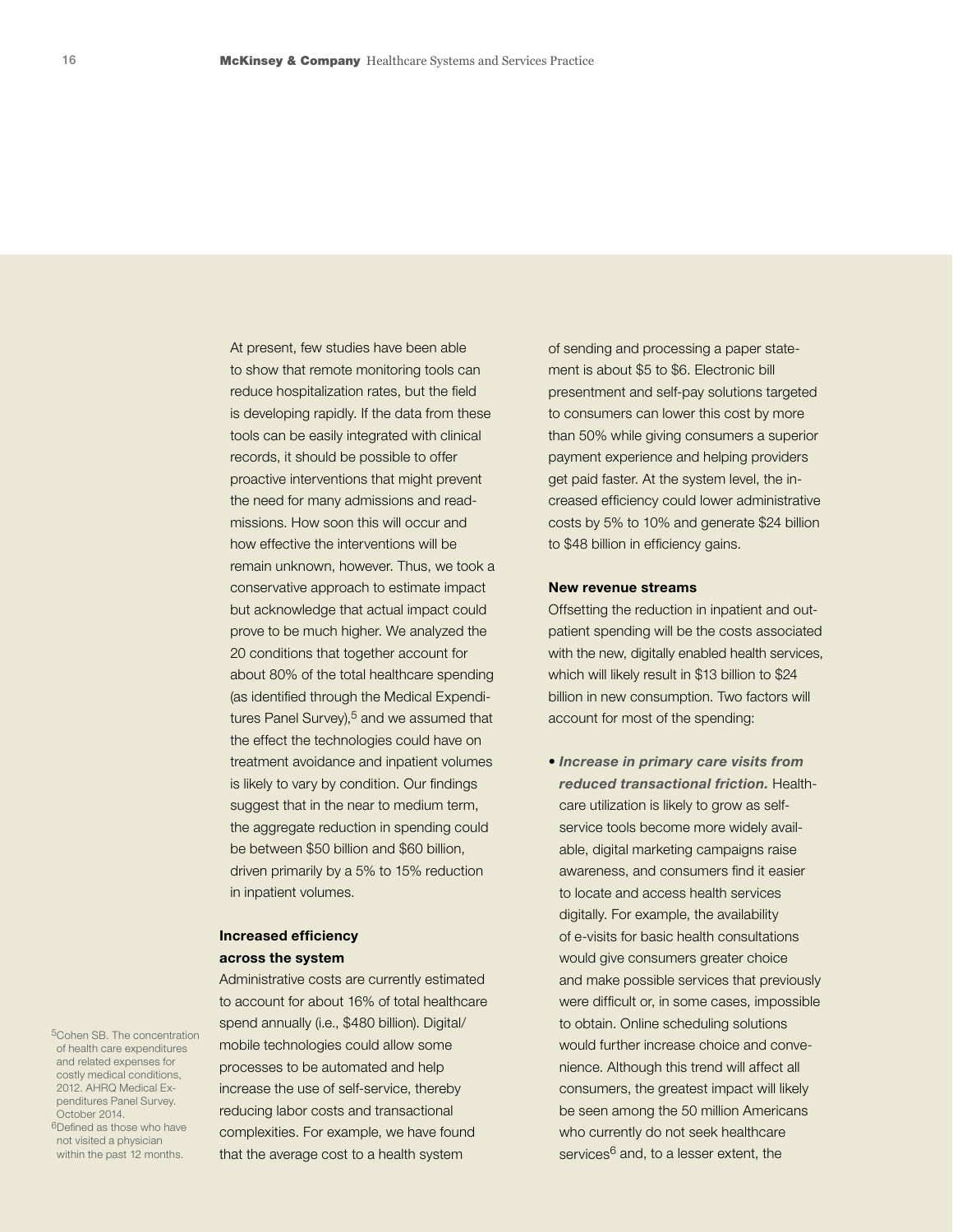150 million people who use those services at a lower-than-average rate for their age group.7 If digital/mobile health technologies encourage 20% to 30% of these two groups to increase just their primary care utilization to the mean level, about \$8 billion in incremental healthcare spending will result. If we further assume that 3% to 5% of this subset will need additional healthcare services (e.g., complex treatments delivered by specialists or inpatient care), incremental spending could reach \$10 billion to \$20 billion.

• *Revenue from new services.* As adoption rates for digital/mobile health technologies grow and revenue models mature, new classes of services—including telemedicine, self-service, and personal diagnostic and medical devices—will likely produce new revenue streams. We estimate that these services could generate between \$20 billion and \$25 billion in annual spending. Much of this money will not be new revenue but rather substitute spending for money saved elsewhere (e.g., the cost of a remote monitoring system would

#### EXHIBIT Digital/mobile health technologies differ in their likely economic impact



Types of technologies that will likely account for…

7Centers for Disease Control and Prevention. *Health, United States*, 2014. Table 71.

#### Source: McKinsey analysis